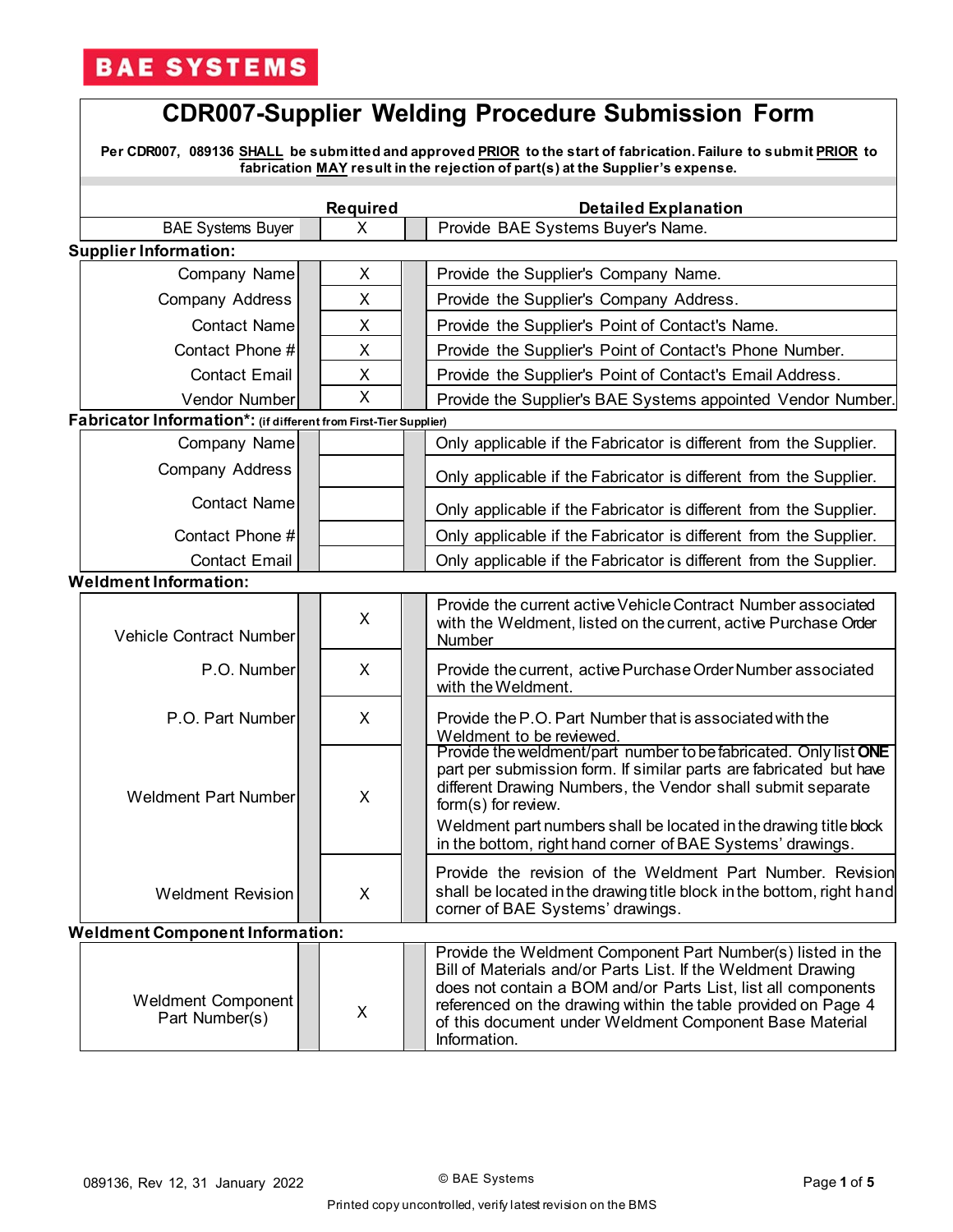| Component Base Material<br>to be <b>Used</b>                                                                                       | X | Provide ONLY Base Material Used to fabricate the listed<br>component(s)/part(s). Do <b>NOT</b> list all Optional Material(s) from<br>the associated Weldment and/or Weldment Component<br>drawing(s). Base Material(s) Used shall include Material<br>Specification, Grade, Type, Condition, and/or Lot Number if<br>applicable. Lot Number is applicable for Armor Material(s) only<br>and is for BAE Systems reference purposes only.                                                                                                                                                                                                                                                                                                                                                                                                                                                                                                                                                                                                                                                                                                                                                                                                                                                                                                                                                                                                                                                                                                                                                                               |  |  |
|------------------------------------------------------------------------------------------------------------------------------------|---|-----------------------------------------------------------------------------------------------------------------------------------------------------------------------------------------------------------------------------------------------------------------------------------------------------------------------------------------------------------------------------------------------------------------------------------------------------------------------------------------------------------------------------------------------------------------------------------------------------------------------------------------------------------------------------------------------------------------------------------------------------------------------------------------------------------------------------------------------------------------------------------------------------------------------------------------------------------------------------------------------------------------------------------------------------------------------------------------------------------------------------------------------------------------------------------------------------------------------------------------------------------------------------------------------------------------------------------------------------------------------------------------------------------------------------------------------------------------------------------------------------------------------------------------------------------------------------------------------------------------------|--|--|
| Weld/Braze Procedure(s)<br>to be Used                                                                                              | X | Provide the BAE Systems Weld Procedure(s) associated with<br>fabricating the adjoining Weldment Components. The supplier<br>shall list the WPS(s) to be utilized. WPS(s) shall be listed on page<br>4 of this document under 'Weld Procedure(s)'.<br>When selecting a WPS the supplier shall consider the following<br>for adequacy:<br>Base Material(s)<br>Base Material Thickness(es)<br><b>Weld Callouts</b><br>Joint Geometry<br><b>Welding Process</b><br><b>Code/Specification Requirements</b><br><b>Additional Essential Variables</b><br><b>IF</b> a singular WPS is adequate for the supplier to complete the<br>fabrication of the Weldment, the 'Weld Procedure(s)' field on page<br>4 shall contain the same WPS for ALL Weldment Components.<br>IF the supplier chooses to submit more than one WPS per<br>Weldment, the supplier shall indicate the additional WPS(s) to be<br>approved by component.<br>IF the supplier chooses to request an alternate and/or optional<br>WPS with a process varying from the original WPS listed, the<br>supplier shall indicate the optional WPS in the 'Weld<br>Procedure(s)' field on page 4 of this document:<br>Ex: M1G1-GMP-1 (Optl. M1G1-GT-1)<br>Supplier provided PQR(s)/WPS(s) shall be attached to this form for<br>review.<br>Please Note: BAE Systems SHALL NOT qualify Weld Procedures<br>on behalf of the Supplier. It SHALL be the Supplier's responsibility<br>to provide and/or qualify a procedure in the event BAE Systems<br>does NOT have an applicable procedure available.<br>Suppliers SHALL reference WE-005 for additional requirements. |  |  |
| <b>BAE Systems Weld</b><br><b>Procedure Book Revision</b>                                                                          |   | <b>IF</b> utilizing the BAE Systems Qualified Weld Procedure(s),<br>provide the revision of the book referenced. Supplier <b>SHALL</b>                                                                                                                                                                                                                                                                                                                                                                                                                                                                                                                                                                                                                                                                                                                                                                                                                                                                                                                                                                                                                                                                                                                                                                                                                                                                                                                                                                                                                                                                                |  |  |
|                                                                                                                                    |   | be using the latest released BAE Systems Weld Procedure(s).                                                                                                                                                                                                                                                                                                                                                                                                                                                                                                                                                                                                                                                                                                                                                                                                                                                                                                                                                                                                                                                                                                                                                                                                                                                                                                                                                                                                                                                                                                                                                           |  |  |
| Manual/Robotic                                                                                                                     | X | Provide the method of welding per Weld Procedure listed.                                                                                                                                                                                                                                                                                                                                                                                                                                                                                                                                                                                                                                                                                                                                                                                                                                                                                                                                                                                                                                                                                                                                                                                                                                                                                                                                                                                                                                                                                                                                                              |  |  |
| The follow ingchanges shall require the vendor to resubmit the Supplier Welding Procedure Submission Form for the applicable part: |   |                                                                                                                                                                                                                                                                                                                                                                                                                                                                                                                                                                                                                                                                                                                                                                                                                                                                                                                                                                                                                                                                                                                                                                                                                                                                                                                                                                                                                                                                                                                                                                                                                       |  |  |
| Change in material and/or the use of optional materials                                                                            |   |                                                                                                                                                                                                                                                                                                                                                                                                                                                                                                                                                                                                                                                                                                                                                                                                                                                                                                                                                                                                                                                                                                                                                                                                                                                                                                                                                                                                                                                                                                                                                                                                                       |  |  |

- Change inand/or the use of a different Weld Procedure
- Change in Part Number Configuration

**CDR007 submittals of 089136 SHALL remain indefinitely and do NOT expire, unless the above changes have occurred.**

When submitting the Welding Procedure Submission Form, 089136,be sure tofrequently checkthe BAE Systems' Purchasing Website for latest revisions of the formand updates.

Failure to provide therequirements aboveand/or notutilizing the latest formrevision**SHALL** result in immediate rejection of the Welding Procedure Submission Form.

\*The First-Tier Supplier **SHALL** be responsible forobtaining and submitting the Fabricator's Information requiredonthe Supplier Welding Procedure Submission Form.

Material Classifications andGroupings shall be determined using the follow ingtables**unless otherwisespecified**:

**Aluminum**: Ground Combat Vehicle Welding Code-Aluminum, 19207-1247301, Page 13, M-Number Listing **Steel**: Ground Combat Vehicle Welding Code-Steel, 19207-12479550, Page 21-22 Table 3.1, **OR** Page 88- 100, Appendix A, **OR**  ANSI/AWS B2.1/B2.1M Specification for Welding Procedure and Performance Qualification.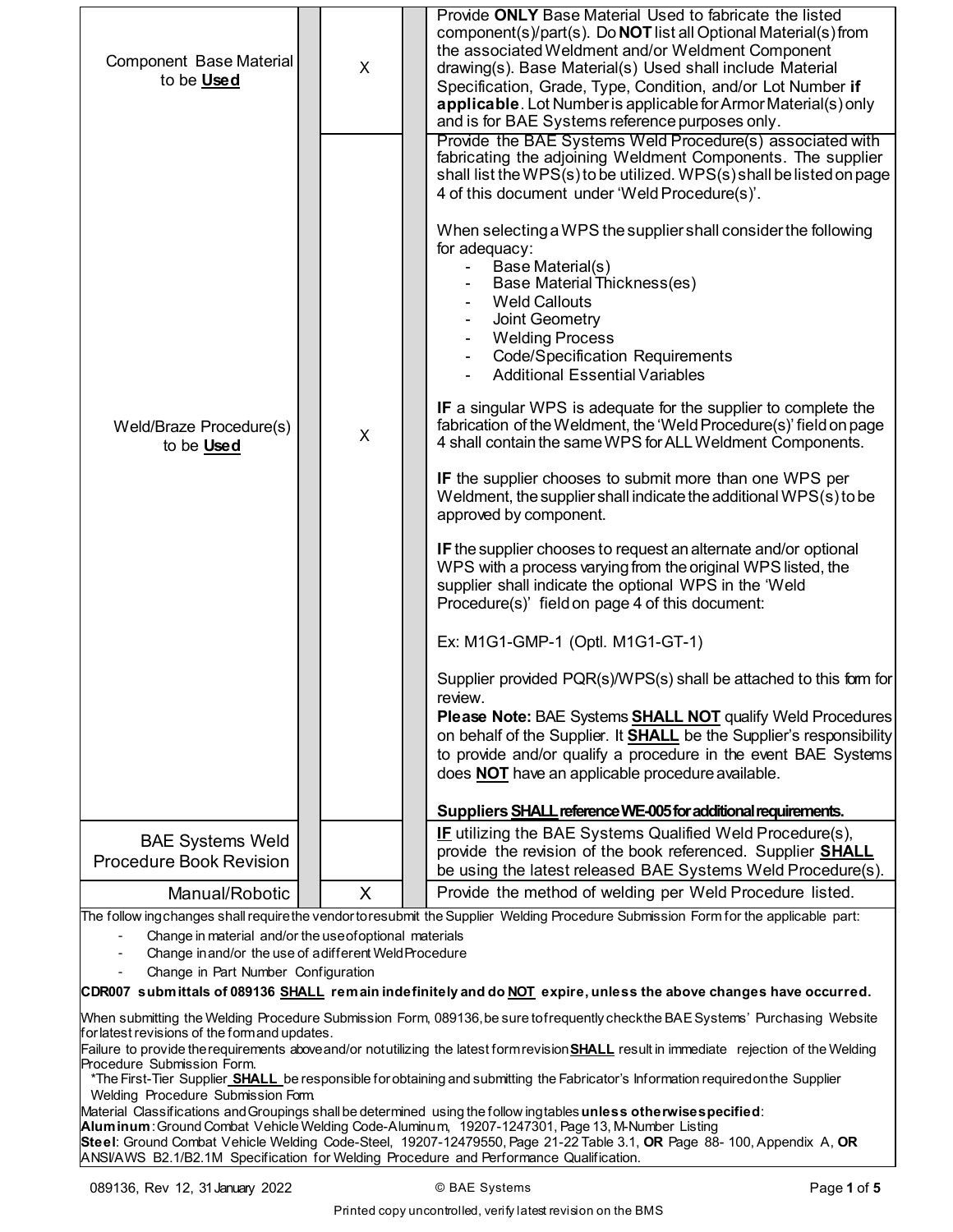# **CDR007- Supplier Welding Procedure Submission Form**

#### **BAE Systems Buyer**:

#### **Supplier Information:**

| Company Name           |  |
|------------------------|--|
| <b>Company Address</b> |  |
| Contact Name           |  |
| Contact Phone Number   |  |
| Contact Email          |  |
| <b>Vendor Number</b>   |  |

### **Fabricator Information (if different from Supplier):**

| Company Name           |  |
|------------------------|--|
| <b>Company Address</b> |  |
| Contact Name           |  |
| Contact Phone Number   |  |
| l Contact Email        |  |

## **Weldment Information:**

| <b>Vehicle Contract Number</b> |  |
|--------------------------------|--|
| P.O. Number                    |  |
| I P.O. Part Number             |  |
| <b>Weldment Part Number</b>    |  |
| <b>Weldment Revision</b>       |  |

### **Weldment Component Information:**

See table on Page 4 to provide Weldment Component Information details.

Please attach a copy of WPS(s), supporting PQR(s), and Mechanical Testing Data if planning to utilize WPS(s) **NOT** qualified by BAE Systems. See instructions in the Attachments of the PDF.

### **Submit By Email** Click here to E-Mail this form t[o swps.payk@baesystems.com](mailto:swps.payk@baesystems.com)

| For BAE Systems Weld Engineering Use ONLY: |                           |           |  |  |  |
|--------------------------------------------|---------------------------|-----------|--|--|--|
| <b>SWPS Number:</b>                        | Date h                    | Date Out: |  |  |  |
| Approved  <br>Rejected                     | <b>Submission Number:</b> |           |  |  |  |
| Comments:                                  |                           |           |  |  |  |
|                                            |                           |           |  |  |  |
|                                            |                           |           |  |  |  |
|                                            |                           |           |  |  |  |
| Weld Engineer Signature                    |                           |           |  |  |  |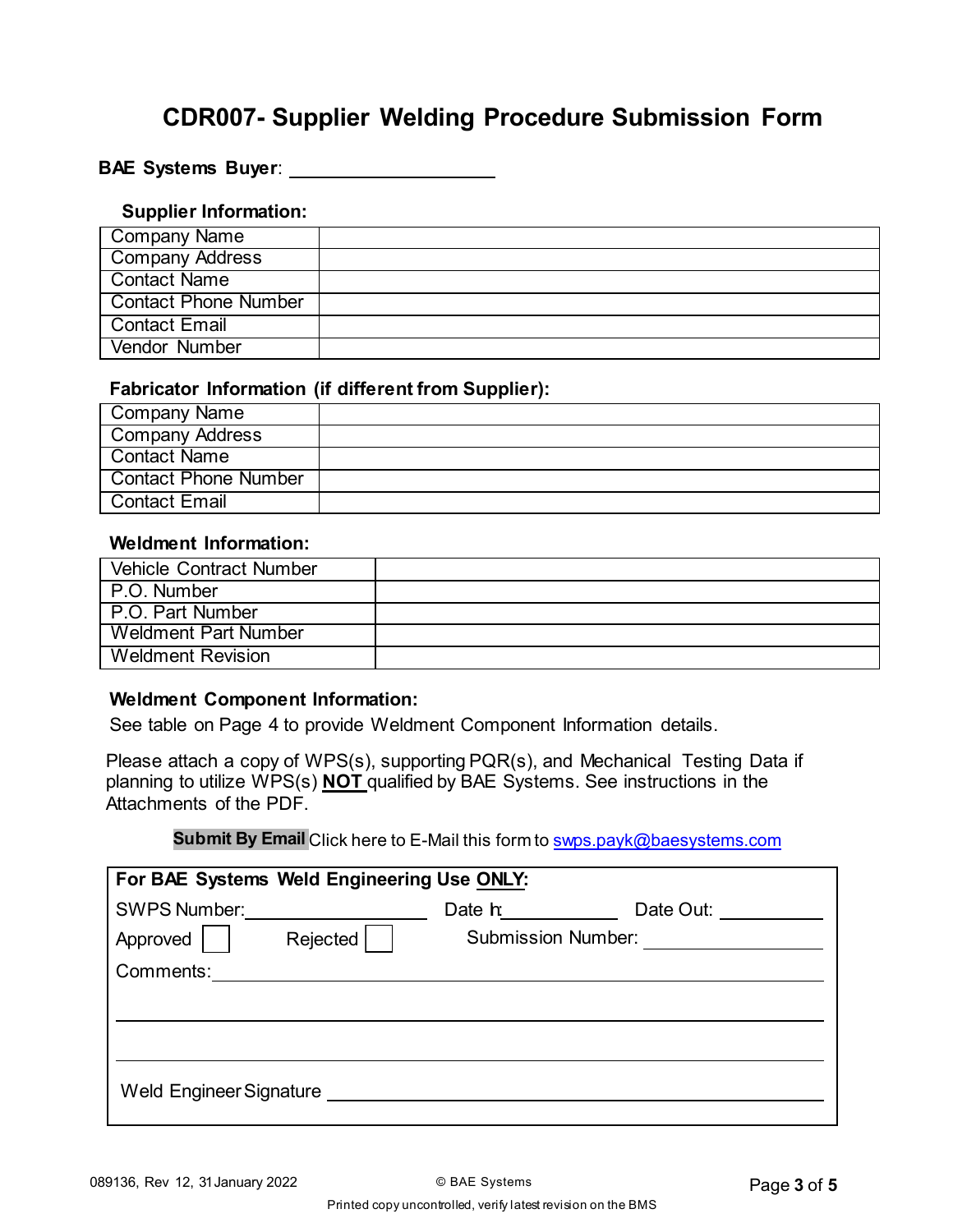# **Weldment Component Information:**

| Weldment Component<br>Part Number(s) | Component Base<br>Material to be <b>USED</b> | Weld Procedure(s) to be<br><b>USED</b> | BAE Systems Weld<br>Procedure <b>Book</b><br><b>Revision</b> (if applicable) | Weld Process<br>Manual/ Robotic |
|--------------------------------------|----------------------------------------------|----------------------------------------|------------------------------------------------------------------------------|---------------------------------|
|                                      |                                              |                                        |                                                                              |                                 |
|                                      |                                              |                                        |                                                                              |                                 |
|                                      |                                              |                                        |                                                                              |                                 |
|                                      |                                              |                                        |                                                                              |                                 |
|                                      |                                              |                                        |                                                                              |                                 |
|                                      |                                              |                                        |                                                                              |                                 |
|                                      |                                              |                                        |                                                                              |                                 |
|                                      |                                              |                                        |                                                                              |                                 |
|                                      |                                              |                                        |                                                                              |                                 |
|                                      |                                              |                                        |                                                                              |                                 |
|                                      |                                              |                                        |                                                                              |                                 |
|                                      |                                              |                                        |                                                                              |                                 |
|                                      |                                              |                                        |                                                                              |                                 |
|                                      |                                              |                                        |                                                                              |                                 |
|                                      |                                              |                                        |                                                                              |                                 |
|                                      |                                              |                                        |                                                                              |                                 |
|                                      |                                              |                                        |                                                                              |                                 |
|                                      |                                              |                                        |                                                                              |                                 |
|                                      |                                              |                                        |                                                                              |                                 |
|                                      |                                              |                                        |                                                                              |                                 |

\*Additional space available on the following page, if required